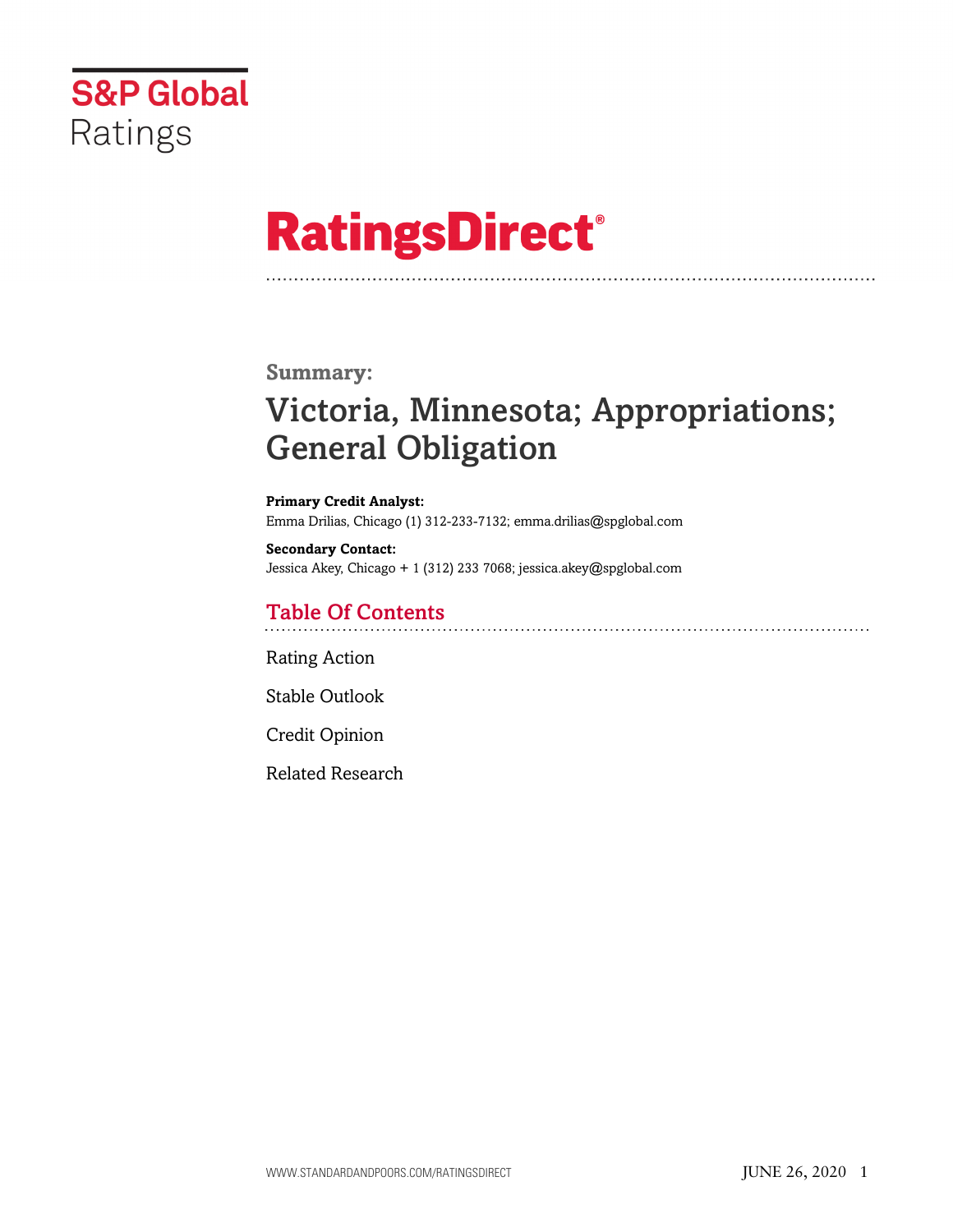## **Summary:**

## Victoria, Minnesota; Appropriations; General **Obligation**

| <b>Credit Profile</b>                                                           |                |            |  |
|---------------------------------------------------------------------------------|----------------|------------|--|
| US\$6.435 mil GO abatement, imp & CIP rfdg bnds ser 2020A due 02/01/2036        |                |            |  |
| Long Term Rating                                                                | AAA/Stable     | <b>New</b> |  |
| Victoria GO tax abatement and rfdg bnds ser 2016C dtd 11/01/2016 due 02/01/2032 |                |            |  |
| Long Term Rating                                                                | AAA/Stable     | Affirmed   |  |
| Victoria Economic Development Authority, Minnesota                              |                |            |  |
| Victoria. Minnesota                                                             |                |            |  |
| Victoria Economic Development Authority (Victoria) APPROP                       |                |            |  |
| Long Term Rating                                                                | $AA + /Stable$ | Affirmed   |  |

## <span id="page-1-0"></span>Rating Action

S&P Global Ratings assigned is 'AAA' rating to the City of Victoria, Minn.'s \$6.435 million series 2020A general obligation (GO) abatement, improvement, and capital improvement plan refunding bonds. At the same time, S&P Global Ratings affirmed its 'AAA' underlying rating on the city's GO bonds outstanding and its 'AA+' rating on the Victoria Economic Development Authority's series 2014A lease revenue and limited-tax bonds, issued for the city. The outlook is stable.

Series 2020A bonds are general obligations of the city and are secured by Victoria's full faith and credit pledge to levy ad valorem taxes, without limitation of amount. The bonds are also payable from special assessments levied against benefitted properties and a tax abatement levy. Bond proceeds will be used to fund construction of Victoria's first regional park, road improvements, a fire suppression improvement project, and to current-refund the city's series 2014A lease revenue and limited tax bonds outstanding for interest savings.

Victoria's GO bonds are eligible to be rated above the sovereign because we believe the city can maintain better credit characteristics than the nation in a stress scenario. Under our criteria, "Ratings Above The Sovereign: Corporate And Government Ratings—Methodology And Assumptions" (published Nov. 19, 2013), U.S. local governments are considered to have moderate sensitivity to country risk. The institutional framework in the U.S. is predictable for local governments, allowing them significant autonomy, independent treasury management, and no history of government intervention.

### Credit overview

Victoria is located southwest of Minneapolis-St Paul and is part of the seven-county metropolitan area. In our view, the city's economy is very strong, with high incomes and a predominantly residential tax base that contributes to extremely strong market values. The city's strong management and stable local economic base have supported a long-standing record of consistently positive operating results and very strong reserves and liquidity. Management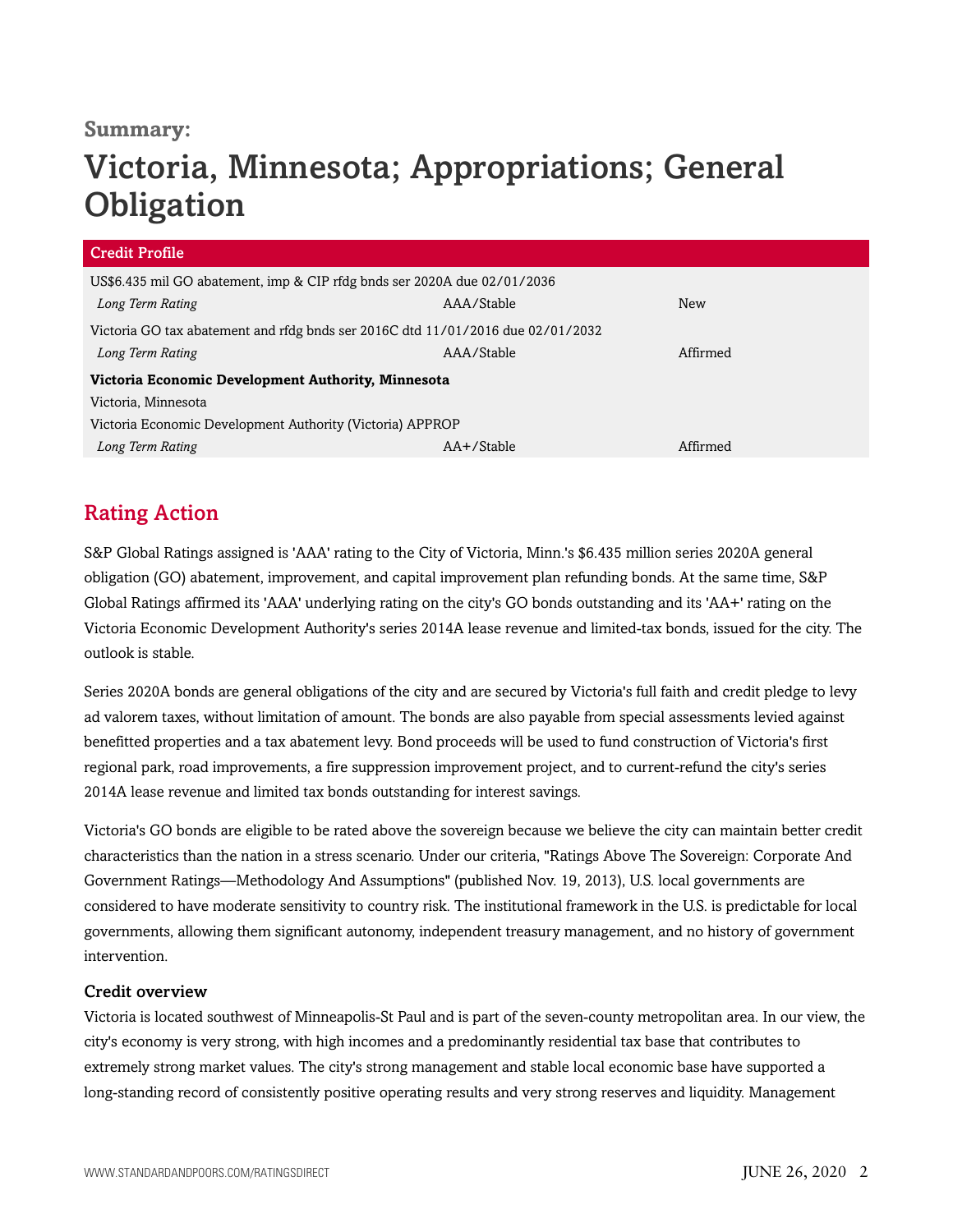reports that the onset of the COVID-19 pandemic and recession have slowed local business operations beginning with the governor's stay-at-home orders in late March. However, businesses have begun reopening in recent weeks and will operate under social distancing requirements specified under the state's Stay Safe Plan over the near term. Management reports no immediate general fund budgetary effects as a result of the recession, but anticipates revenues at the city's recreation center could be pressured due to underuse over the summer. Given the general fund's historically stable revenue composition and considering the city's very strong flexibility and liquidity, we believe Victoria has adequate resources to address potential fiscal pressures over the next six-to-12 months.

The rating reflects our assessment of the city's:

- Very strong economy, with access to a broad and diverse MSA;
- Very strong management, with strong financial policies and practices under our Financial Management Assessment (FMA) methodology;
- Strong budgetary performance, with operating surpluses in the general fund and at the total governmental fund level in fiscal 2019;
- Very strong budgetary flexibility, with an available fund balance in fiscal 2019 of 60% of operating expenditures;
- Very strong liquidity, with total government available cash at 2.1x total governmental fund expenditures and 6.7x governmental debt service, and access to external liquidity we consider strong;
- Weak debt and contingent liability profile, with debt service carrying charges at 31.0% of expenditures and net direct debt that is 242.5% of total governmental fund revenue, but rapid amortization, with 74.2% of debt scheduled to be retired in 10 years; and
- Strong institutional framework score.

### Environmental, social, and governance factors

We analyzed Victoria's overall environmental, social, and governance risks relative to the city's economy, management, budgetary outcomes, and debt and liability profile. Considering the city's continental Midwestern climate, stable population and tax base, and consistently positive general fund operations and strong governance practices, we determined that all are in line with our view of the sector standard.

## <span id="page-2-0"></span>Stable Outlook

### Downside scenario

We could lower the rating if Victoria's budgetary performance were to decline, causing a deterioration in reserves to a level we view as no longer comparable to that of similarly rated peers. We could also lower the rating if potential increases to the city's debt burden place greater pressure on its budgetary performance or tax base.

## <span id="page-2-1"></span>Credit Opinion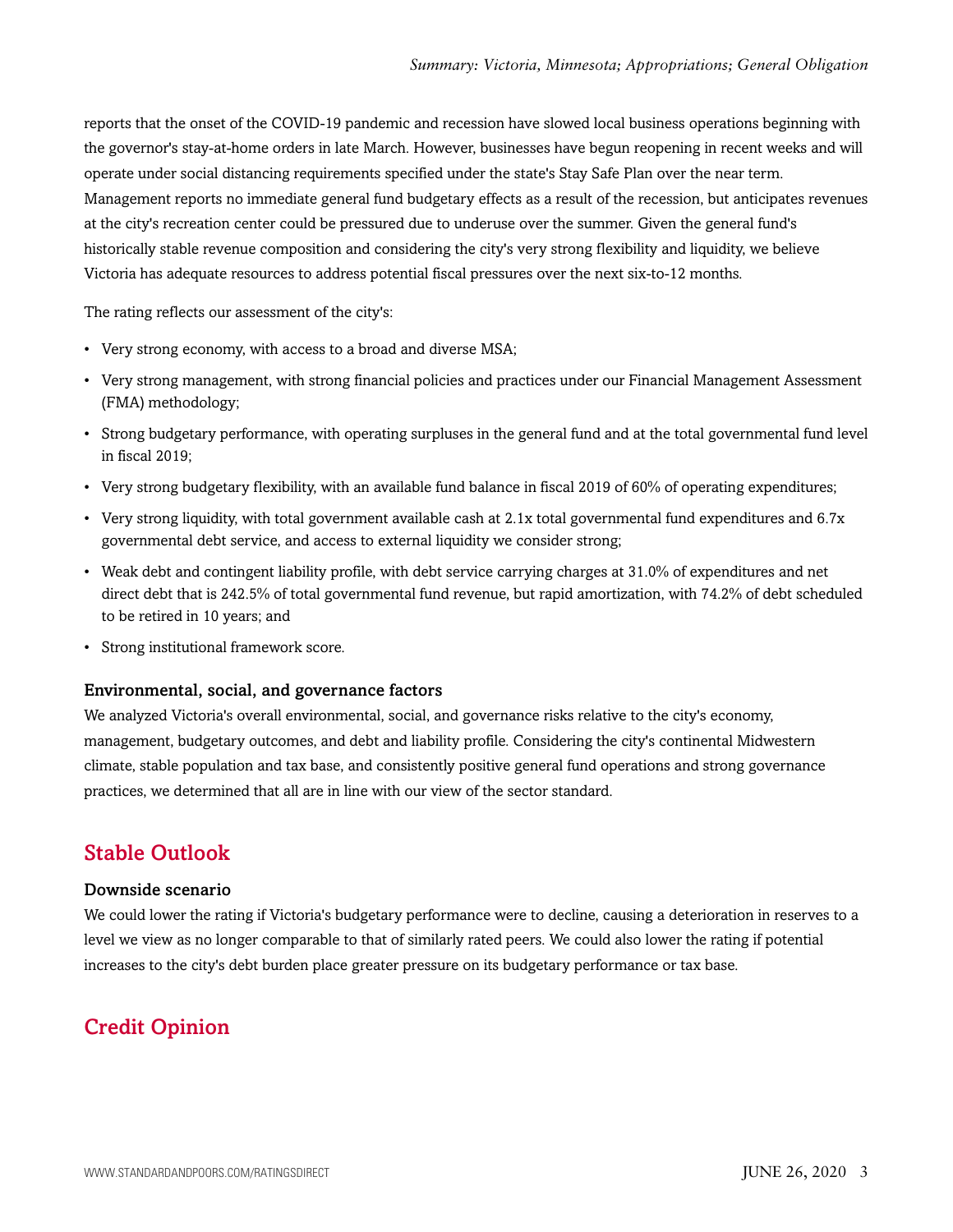#### Very strong economy

We consider Victoria's economy very strong. The city, with an estimated population of 8,453, is located in Carver County in the Minneapolis-St. Paul-Bloomington MSA, which we consider to be broad and diverse. The city has a projected per capita effective buying income of 222% of the national level and per capita market value of \$197,316. Overall, the city's market value grew by 13.4% in 2018 to \$1.7 billion in 2019. The county unemployment rate was 2.8% in 2019. In April 2020, the county unemployment rate was 7.3%.

The city's tax base is primarily residential homestead (80%) and residential nonhomestead (15%), with a small commercial and industrial presence (3%). The city has experienced a sizable increase in residential development over the past few years. Before 2016, the three-year average of building permits issued was 598. From 2016 to 2019, annual building permits averaged 1,079, spurred primarily by new home permits. So far in 2020, the city's building permit activity is trending positively, with 247 permits issued through April. Management reports no development plans have been paused because of the COVID-19 pandemic and resulting recession, and that plans for a new 82-unit group home and senior living housing complex are well underway. Due primarily to the increase in residential developments, Victoria is expecting continued growth in terms of economic market values and net tax capacity. Based on our assessment of the city's economic developments, we view these expectations as likely. We also consider the tax base very diverse, with the top 10 taxpayers representing 4.5% of net tax capacity.

City residents primarily commute to the Minneapolis-St. Paul MSA for employment opportunities. Within the city, some of the leading employers include Holy Family Catholic High School (120 employees), Victoria Elementary School (110), Community Living Inc. (100), and Emerald Crest residential homes (100). Although many of the city's commercial businesses had paused operations in March through early June due to the COVID-19 pandemic, we understand many have begun reopening and will adhere to social distancing requirements as they resume operations in the upcoming months. While there is uncertainty regarding how the pandemic and recession will affect Victoria's economy in the long term, we expect the city's access to the Twin Cities MSA, in addition to the city's predominantly residential tax base and high market values and incomes, will lend stability.

#### Very strong management

We view the city's management as very strong, with strong financial policies and practices under our FMA methodology, indicating financial practices are strong, well embedded, and likely sustainable.

Highlights of Victoria's policies and practices include:

- Use of at least three years of historical information in the formulation of the upcoming year's revenue and expenditure assumptions, with the help of outside sources, and a line-by-line approach to budgeting;
- Quarterly reporting of budget-to-actual performance to the council, with the ability to make amendments to the budget, as needed;
- A formalized long-term financial plan that looks out 15 years and is updated throughout the year;
- A formalized long-term capital plan that looks out five years, with sources and uses of funds identified, and that is updated on an annual basis;
- A formalized investment management policy, with quarterly reporting of investments and holdings;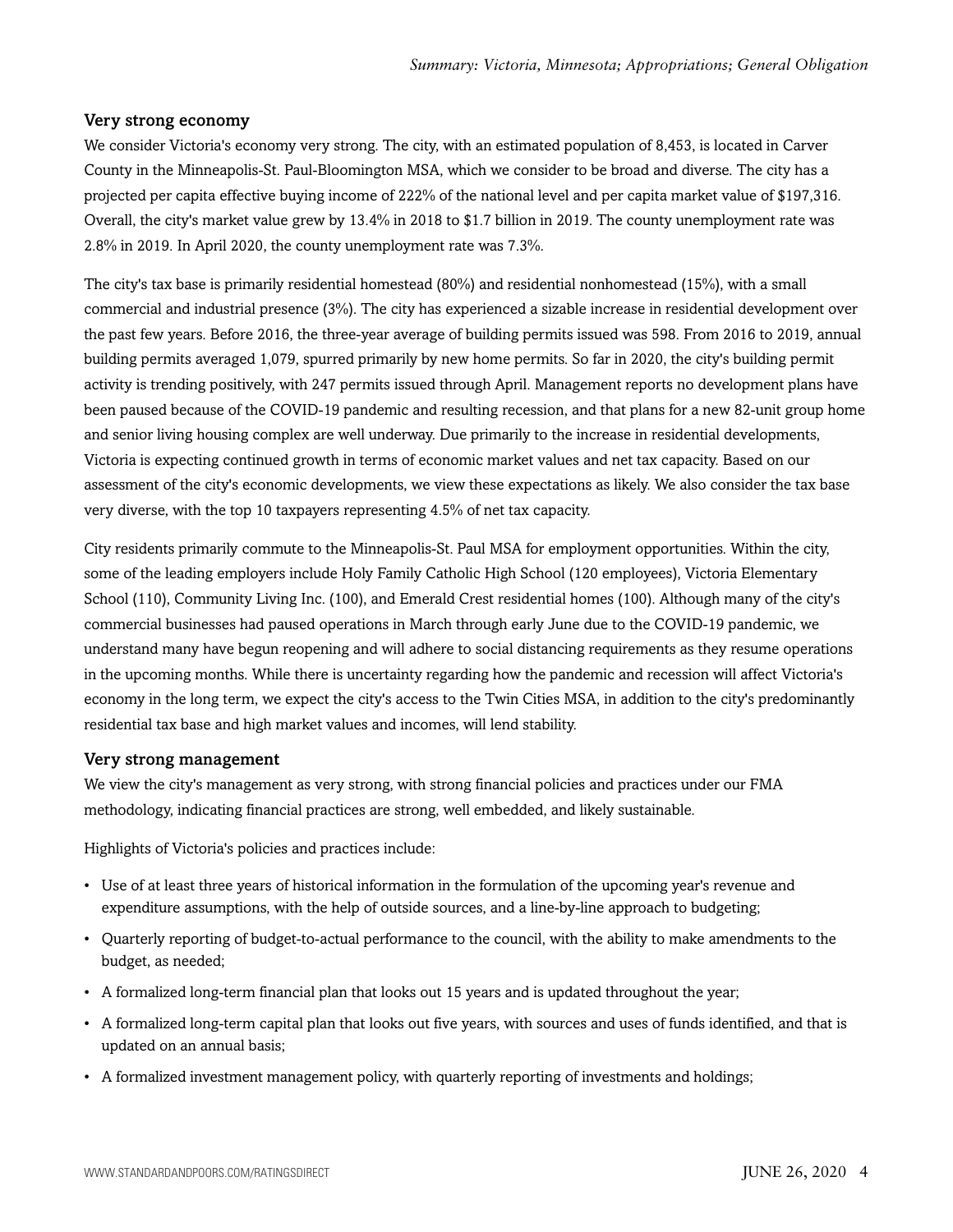- A formalized debt management policy that restricts the city's debt limitations and refunding savings thresholds; and
- A formalized fund balance policy to maintain at least 30% of the subsequent year's budgeted expenditures.

### Strong budgetary performance

Victoria's budgetary performance is strong in our opinion. The city had operating surpluses of 8.1% of expenditures in the general fund and of 15.4% across all governmental funds in fiscal 2019.

Although budgetary performance has generated net positive results in the past three fiscal years, we believe the pressures resulting from the pandemic and recession could pose budgetary challenges in the near term. The strong budgetary performance score reflects our view of the budgetary uncertainty the city faces because of the current economic climate, particularly as it relates to revenues from Victoria's recreation center, which could be pressured because of the pandemic.

We made adjustments for recurring transfers out of the general fund for capital equipment purchases to assess Victoria's recent budgetary performance. We also made adjustments for the spending of bond proceeds and one-time capital purchases across total governmental funds. After these adjustments, Victoria has reported net positive results under the general fund and across total governmental funds for the past three audited fiscal years. Management attributes recent positive variances in the general fund primarily to higher revenues from licenses and permits and conservative budget assumptions.

For fiscal 2020, the city budgeted for a slight general fund surplus of \$64,000 (1.1%). The general fund benefits from a revenue structure that has historically been stable and predictable, consisting primarily of property taxes (74%), licenses and permits (11%), and charges for services (10%). Currently, management does not plan to make expenditure adjustments in the general fund, and reports revenues trended higher and expenditures trended lower in the first quarter of fiscal 2020. In response to the pandemic, Carver County has waived the penalty for late property tax payments due in May through mid-July. However, the county's policy also guarantees that Victoria will be made whole for current-year tax collections. Based on the general fund's historically stable revenue composition and management's conservative budgeting practices, we expect the general fund will likely end the year with at least a breakeven result.

From a total governmental funds perspective, we expect the city could report a negative result primarily due to continued capital projects, though once adjusted, results in those funds could be closer to breakeven. Management reports revenue uncertainty at the recreation center because of the pandemic, which could contribute to a year-end deficit in the recreation center fund. Based on management's historically conservative budgeting practices, we anticipate the city will appropriately manage its budget to reduce recreation center variable costs if revenues decline over the upcoming months.

### Very strong budgetary flexibility

Victoria's budgetary flexibility is very strong, in our view, with an available fund balance in fiscal 2019 of 60% of operating expenditures, or \$3.1 million. We expect the available fund balance to remain above 30% of expenditures for the current and next fiscal years, which we view as a positive credit factor.

As additional flexibility, we included a committed portion of the general fund balance that is for revenue stabilization and would be available with no restrictions following a city council vote. Based on the current budget for fiscal 2020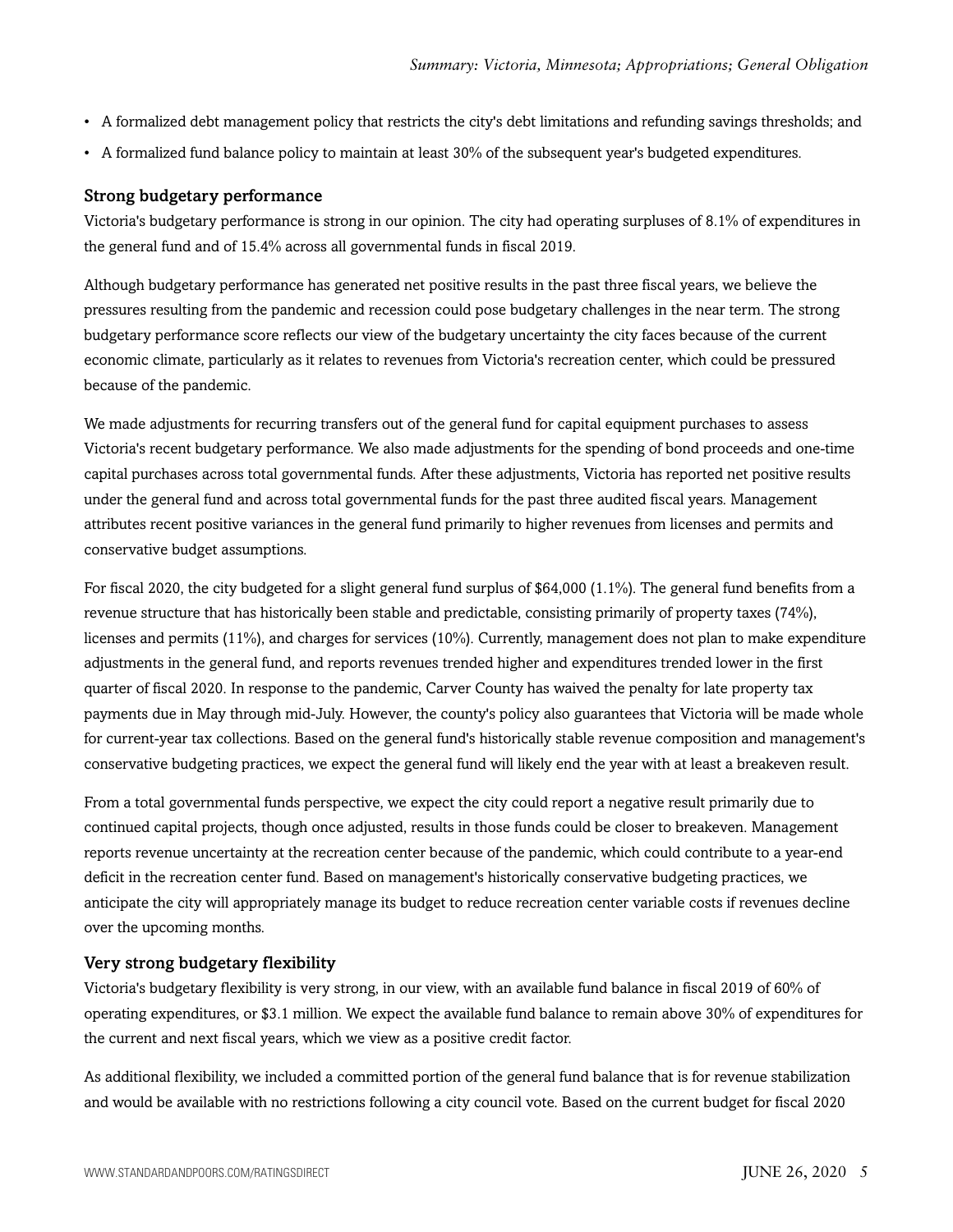and management's plan to maintain it reserves, we believe Victoria's available fund balance as a percentage of expenditures will remain very strong and above 30%.

## Very strong liquidity

In our opinion, Victoria's liquidity is very strong, with total government available cash at 2.1x total governmental fund expenditures and 6.7x governmental debt service in 2019. In our view, the city has strong access to external liquidity if necessary.

We believe that the city has strong access to external liquidity, having issued GO debt, which demonstrates access to capital markets. We do not expect its cash position, with respect to its total governmental expenditures and debt service, to change much during the next two years and expect it will remain very strong. We understand that currently, Victoria does not have any potential contingent liabilities that could have an adverse impact on its cash position. As it relates to investments, the city invests primarily in certificates of deposit, U.S. treasuries, and state agencies. Therefore, we do not consider the city's investments aggressive.

## Weak debt and contingent liability profile

In our view, Victoria's debt and contingent liability profile is weak. Total governmental fund debt service is 31.0% of total governmental fund expenditures, and net direct debt is 242.5% of total governmental fund revenue. Almost 75%of direct debt is scheduled to be repaid within 10 years, which is in our view a positive credit factor.

Victoria has \$25.5 million of total direct debt outstanding, of which we consider \$2.3 million self-supporting enterprise debt. We understand the city could issue an additional \$9 million of debt in the next two years to fund various street and utility improvement projects. Offsetting the city's high debt burden is its rapid amortization. Overall, we expect the city's debt profile will remain weak in the medium term.

### Pension and other postemployment benefits

- We do not believe that Victoria's pension liabilities represent a medium-term credit pressure because contributions are only a modest share of the budget and we believe the city has the capacity to absorb higher costs without pressuring operations.
- The city participates in two multiple-employer, defined benefit pension plans that have seen recent improvements in funded status, though plan statutory contributions have regularly fallen short of actuarial recommendations. Along with certain plan-specific actuarial assumptions and methods, this introduces some long-term risk of funding volatility and cost acceleration.
- The city offers no other postemployment benefits.

Victoria participates in the following plans:

- Minnesota General Employees Retirement Fund (GERF): 80.2% funded (as of June 30, 2019), with an estimated city proportionate share of the plan's net pension liability of \$1.2 million.
- Minnesota Public Employees Police and Fire Fund (PEPFF): 89.3% funded (June 30, 2019), with an estimated city proportionate share of the plan's net pension liability of \$86,000.

The city's pension contributions were 2.4% of governmental fund expenditures in fiscal 2019. Total contributions to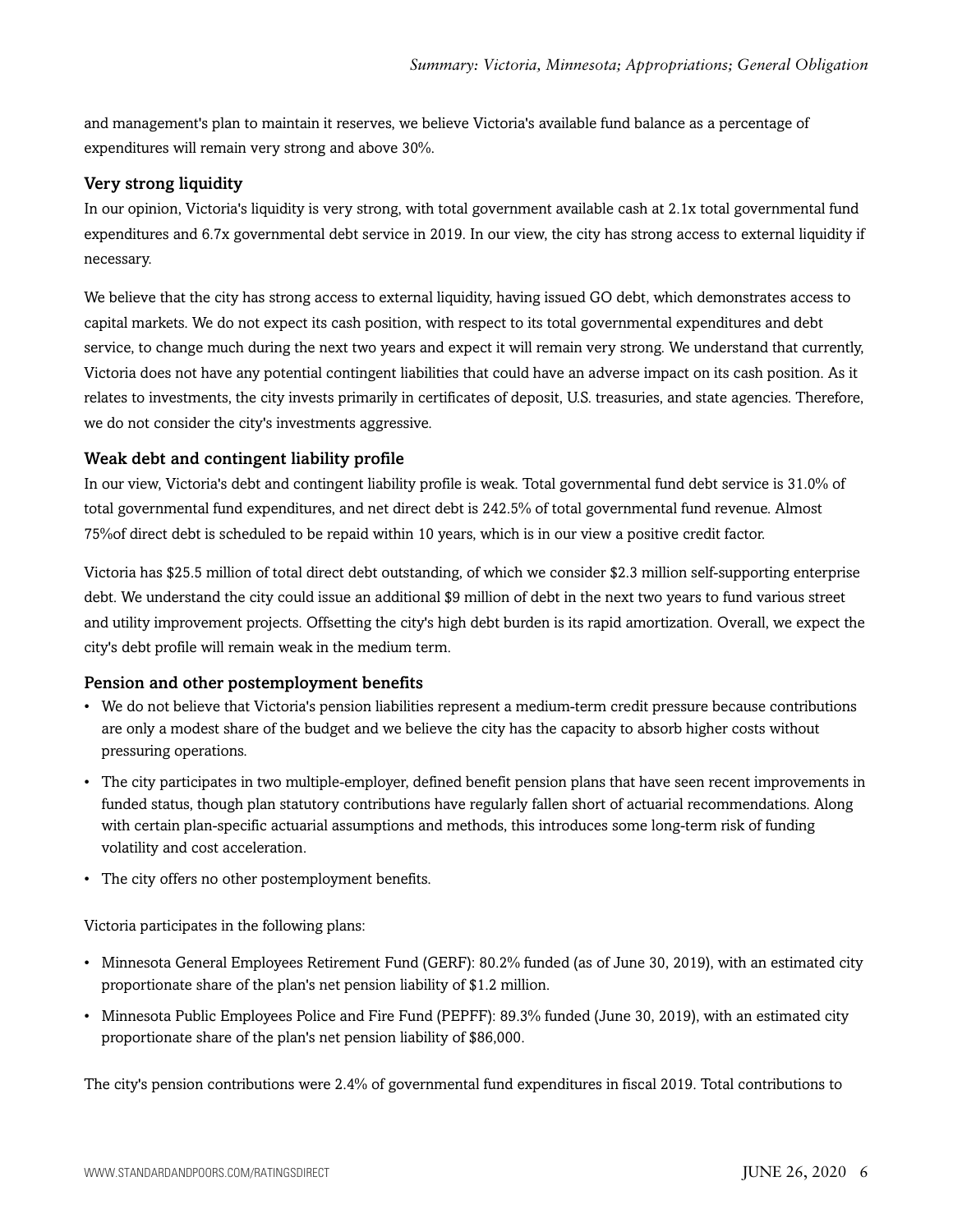GERF and PEPFF were 89.0% and 93.7%, respectively, of our minimum funding progress metric in 2019 and were slightly above static funding in both cases. Annual contributions are based on a statutory formula that has typically produced contributions less than the actuarially determined contribution for each plan, which we think increases risk of underfunding over time if future funding shortfalls are not met with offsetting adjustments by the state legislature. Other key risks include a 7.5% investment rate of return assumption (for both plans) that indicates some exposure to cost acceleration due to market volatility, and amortization methods that significantly defer contributions through lengthy, closed 30-year amortization periods based on a level 3.25% payroll growth assumption. Regardless, costs remain only a modest share of total spending and, we think, are unlikely to pressure Victoria's medium-term operational health.

### Strong institutional framework

<span id="page-6-0"></span>The institutional framework score for Minnesota cities with a population greater than 2,500 is strong.

## Related Research

- Through The ESG Lens 2.0: A Deeper Dive Into U.S. Public Finance Credit Factors, April 28, 2020
- The U.S. Faces A Longer And Slower Climb From The Bottom, June 25, 2020
- S&P Public Finance Local GO Criteria: How We Adjust Data For Analytic Consistency, Sept. 12, 2013
- Criteria Guidance: Assessing U.S. Public Finance Pension And Other Postemployment Obligations For GO Debt, Local Government GO Ratings, And State Ratings, Oct. 7, 2019
- 2019 Update Of Institutional Framework For U.S. Local Governments

| Ratings Detail (As Of June 26, 2020) |            |          |
|--------------------------------------|------------|----------|
| Victoria GO                          |            |          |
| Long Term Rating                     | AAA/Stable | Affirmed |
| Victoria GO                          |            |          |
| Long Term Rating                     | AAA/Stable | Affirmed |
| Victoria GO                          |            |          |
| Long Term Rating                     | AAA/Stable | Affirmed |
| Victoria GO                          |            |          |
| Long Term Rating                     | AAA/Stable | Affirmed |
| Victoria GO                          |            |          |
| Long Term Rating                     | AAA/Stable | Affirmed |
| Victoria GO                          |            |          |
| Long Term Rating                     | AAA/Stable | Affirmed |
| Victoria GO bnds                     |            |          |
| Long Term Rating                     | AAA/Stable | Affirmed |

Certain terms used in this report, particularly certain adjectives used to express our view on rating relevant factors, have specific meanings ascribed to them in our criteria, and should therefore be read in conjunction with such criteria. Please see Ratings Criteria at www.standardandpoors.com for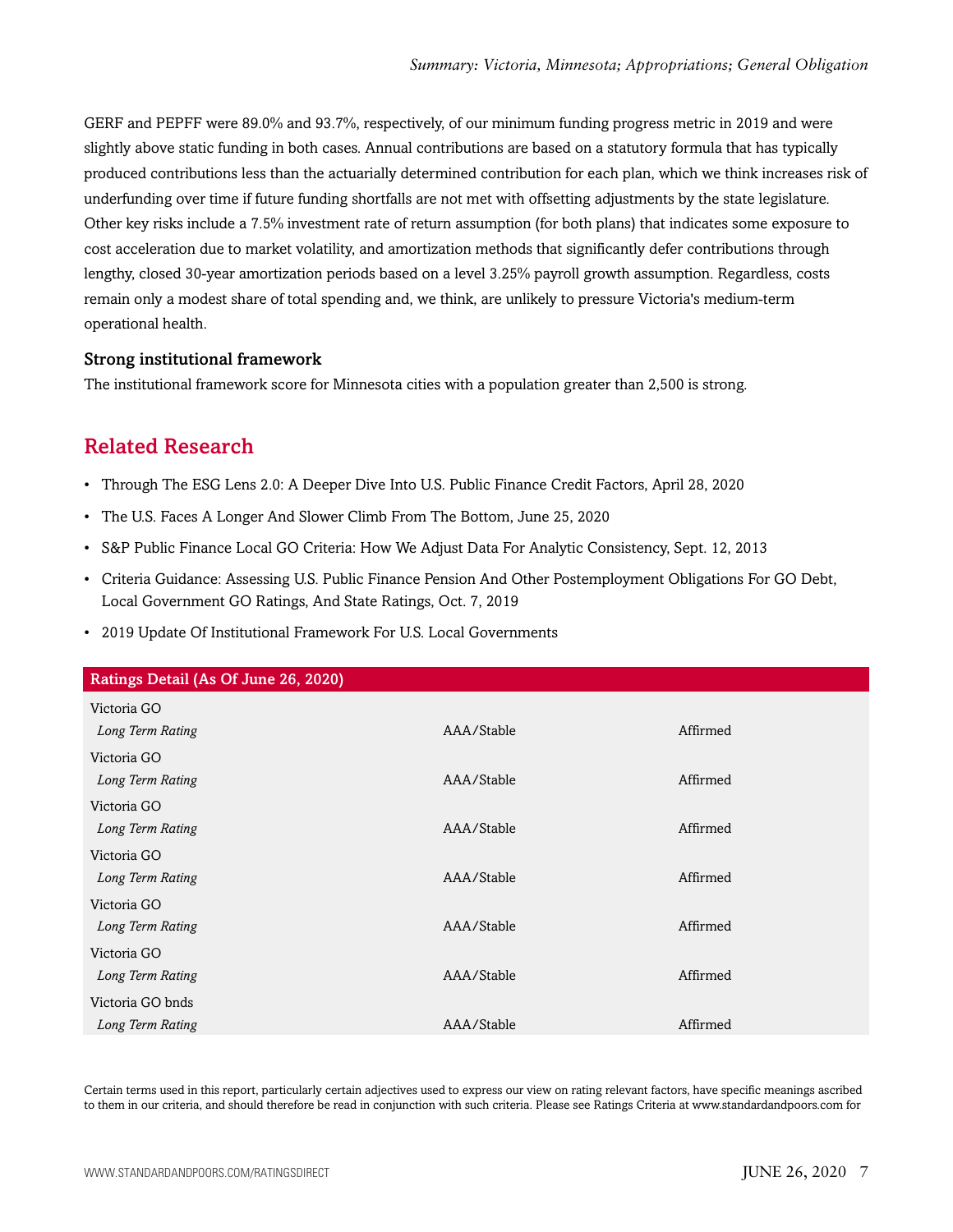further information. Complete ratings information is available to subscribers of RatingsDirect at www.capitaliq.com. All ratings affected by this rating action can be found on S&P Global Ratings' public website at www.standardandpoors.com. Use the Ratings search box located in the left column.